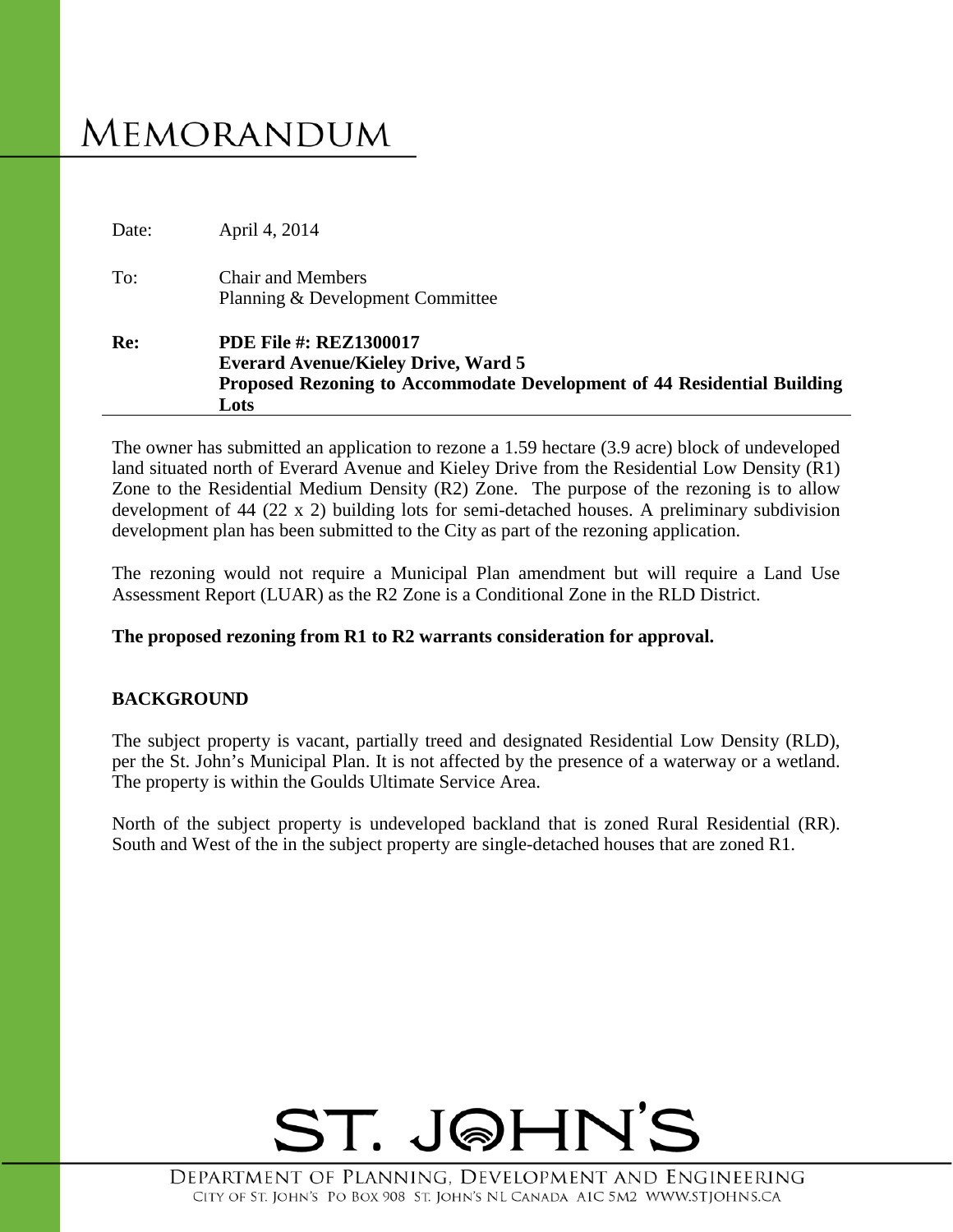## **DISCUSSION**

|                | St. John's<br><b>Municipal Plan</b>              | St. John's<br><b>Development Regulations</b> |
|----------------|--------------------------------------------------|----------------------------------------------|
| <b>Current</b> | <b>Residential Low Density</b><br>(RLD) District | Residential Low Density (R1) Zone            |
| Proposed       | Same                                             | Residential Medium Density (R2)<br>Zone      |

## **Planning Considerations**

- 1. The subject property is designated Residential Low Density (RLD). To accommodate the rezoning it would not be necessary to amend the Municipal Plan. The R2 Zone allows semi-detached houses, rowhousing and single-detached. It could be allowed as a Conditional Zone – subject to a Land Use Assessment Report (LUAR). Given the relatively modest scale of this development proposal, a staff report may suffice.
- 2. An overall objective of the Municipal Plan is to support compact urban form by encouraging development with higher densities and infill development. A residential objective of the Municipal Plan is to maintain neighbourhood character and quality of life in residential neighbourhoods.

Semi-detached housing is not common to the immediately surrounding neighbourhood in which the subject property is situated nor is the density of housing proposed by the applicant. However, it makes efficient use of land and allows for increased efficiency in the delivery of municipal public services.

3. There is no provision for any public open space in the preliminary subdivision plan submitted to the City as part of the rezoning application and there is no neighbourhood park this area. The City could require conveyance of a parcel of land equivalent to no more than 10% of the land area of the subdivision in a central location that would serve residents as a Neighbourhood Park. However, the Parks and Open Spaces Division of the Department of Public Works advise against this.

## **Engineering Considerations**

- 1. Water, sanitary and storm sewer services are available for connection on Everard Avenue and Kieley Drive.
- 2. Stormwater detention will be required in accordance with the City's Net Zero Runoff Policy.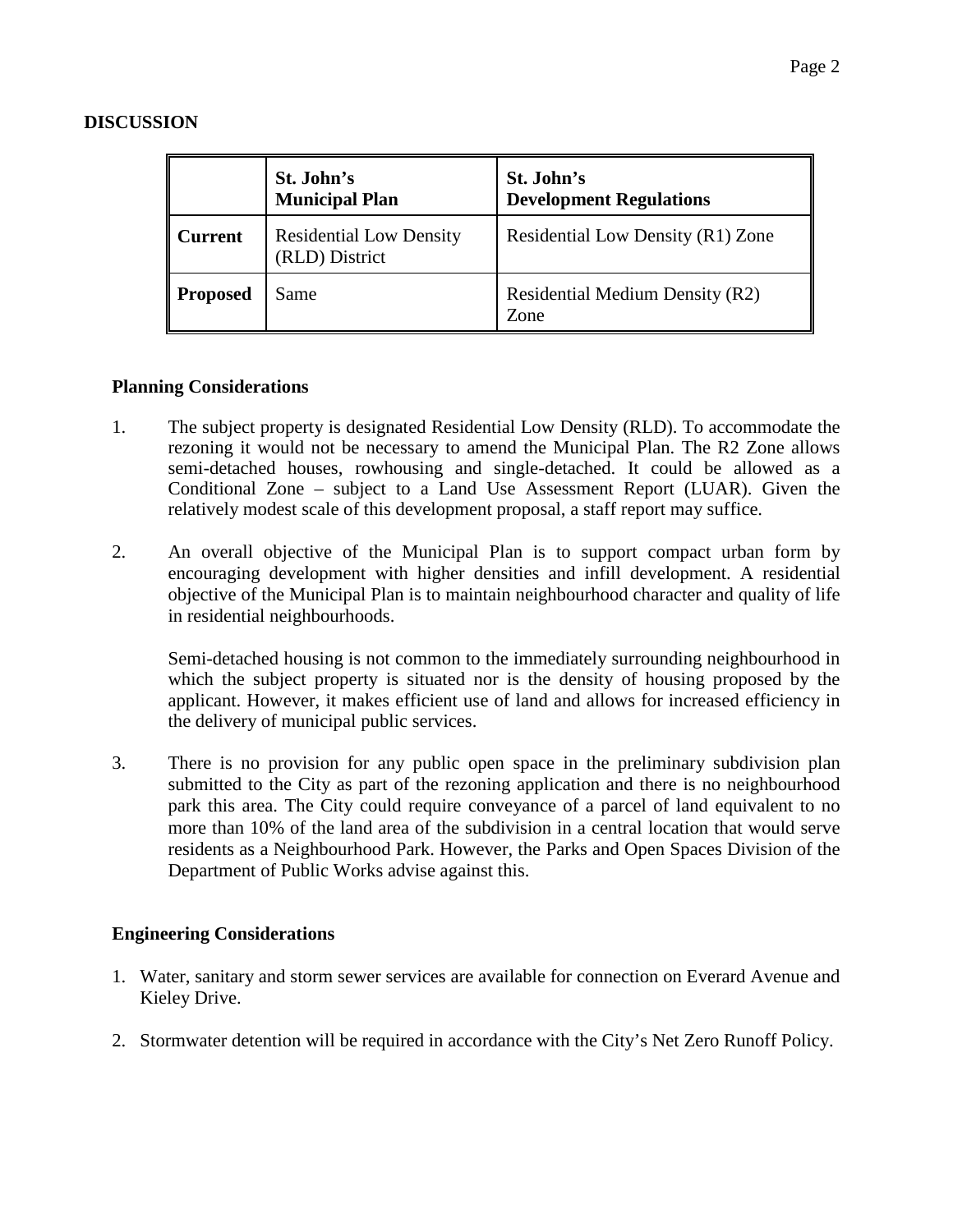3. Review and approval of a subdivision development plan, including individual lot access, the possible need for a traffic impact assessment and road improvements, and grading/drainage would ordinarily be addressed at the time an application for development approval is submitted to the City.

## **CONCLUSION and RECOMMENDATION**

The rezoning of this vacant land from the Residential Low Density (R1) Zone to the Residential Medium Density (R2) Zone would not require an amendment to the St. John's Municipal Plan but will require a Land Use Assessment Report (LUAR). Because of the scale of the development, it is the opinion of staff that a sufficiently detailed staff report will fulfill the LUAR requirement.

On the basis of the preceding, it is concluded that the rezoning application and the applicant's residential subdivision warrant consideration for approval.

If the Planning & Development Committee concurs, it is further recommended that the application be advertised in accordance with the requirements of Section 5.5 of the Development Regulations and a public meeting chaired by a member of Council be held.

This is provided for the consideration of the Planning & Development Committee.

\_\_\_\_\_\_\_\_\_\_\_\_\_\_\_\_\_\_\_\_\_\_\_\_\_\_ Ken O'Brien, MCIP Chief Municipal Planner

PDB/dlm

G:\Planning and Development\Planning\2014\Planning and Development Committee\Everard Ave-Kieley Drive Rezoning Apr 4 2014(pdb).docx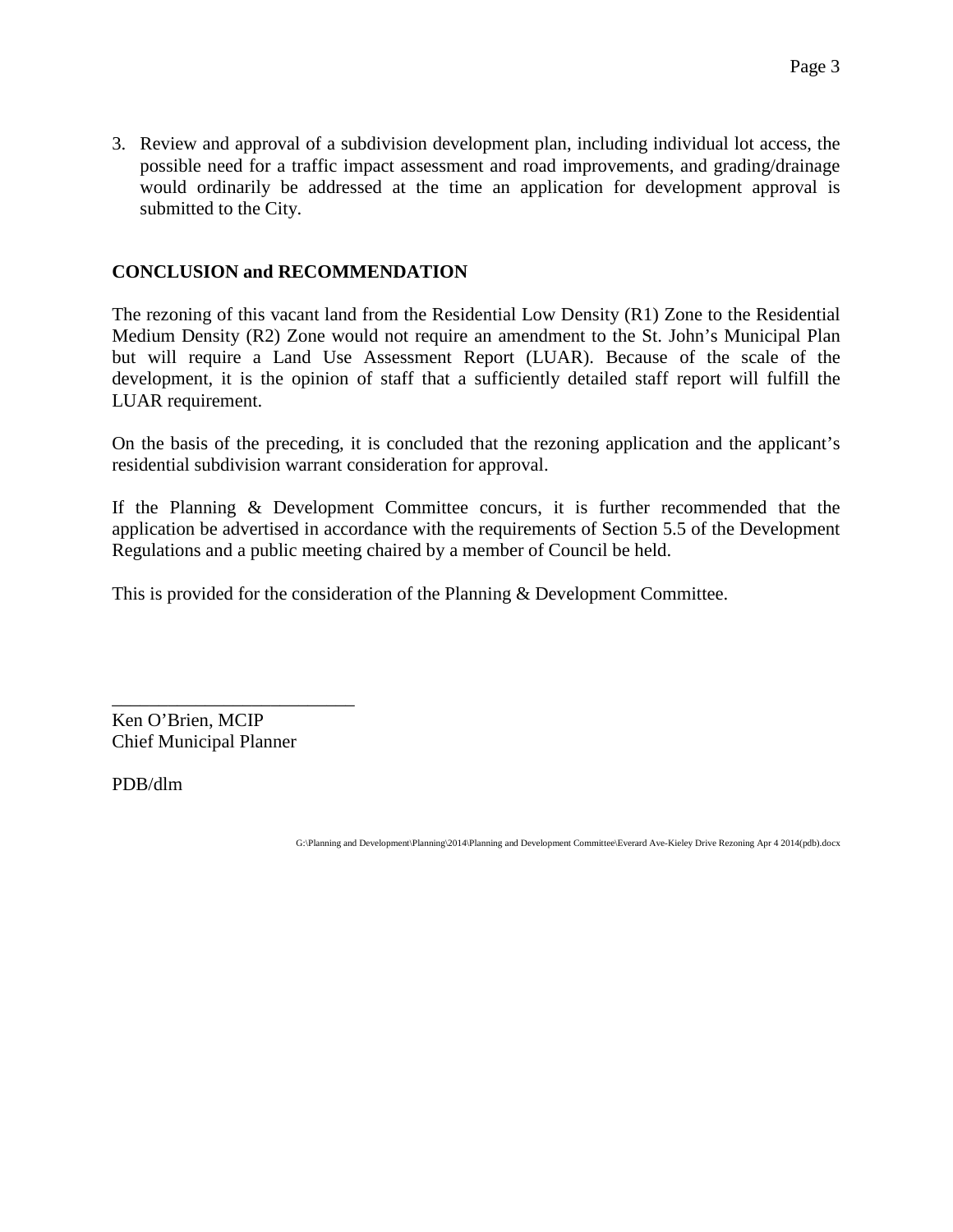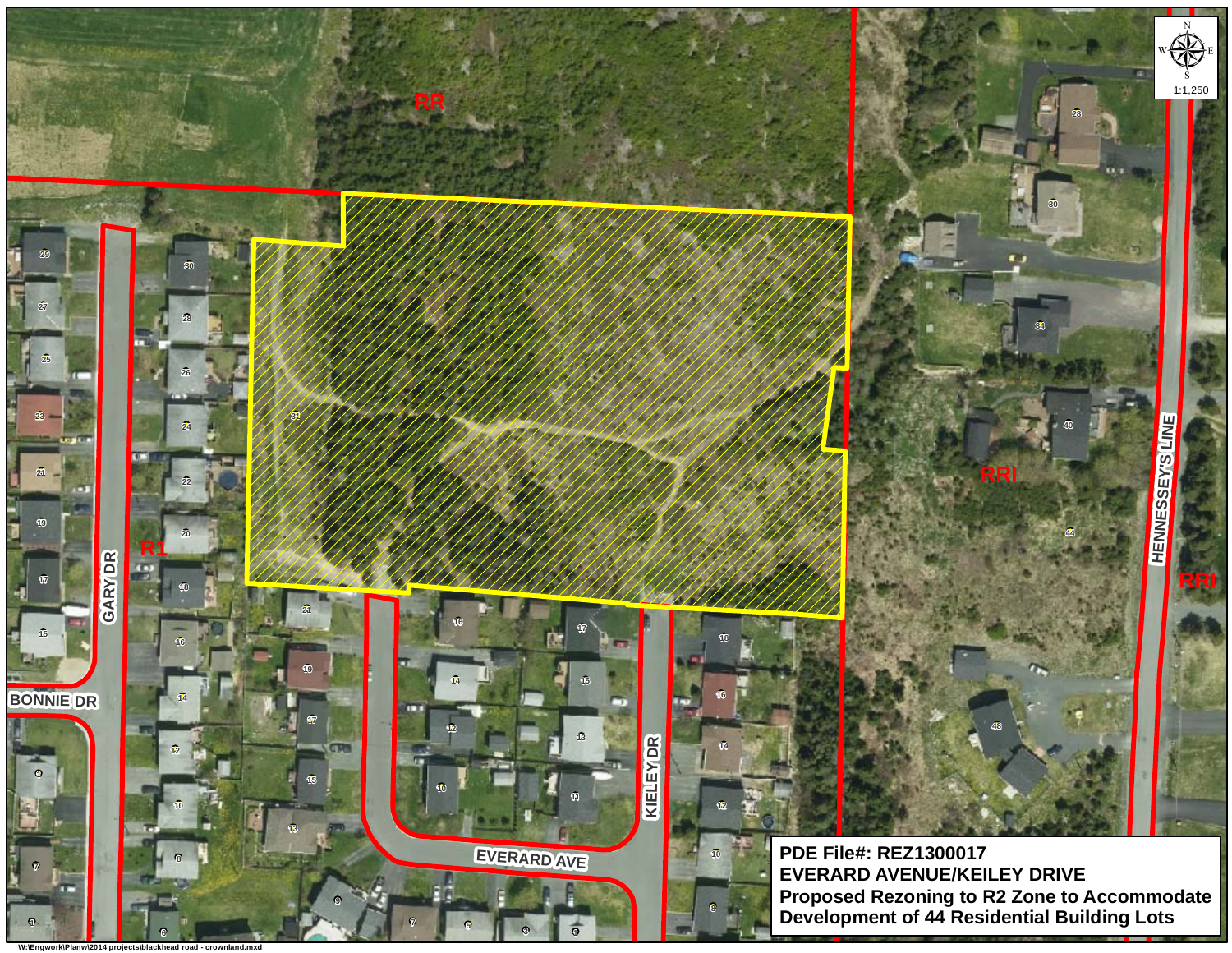